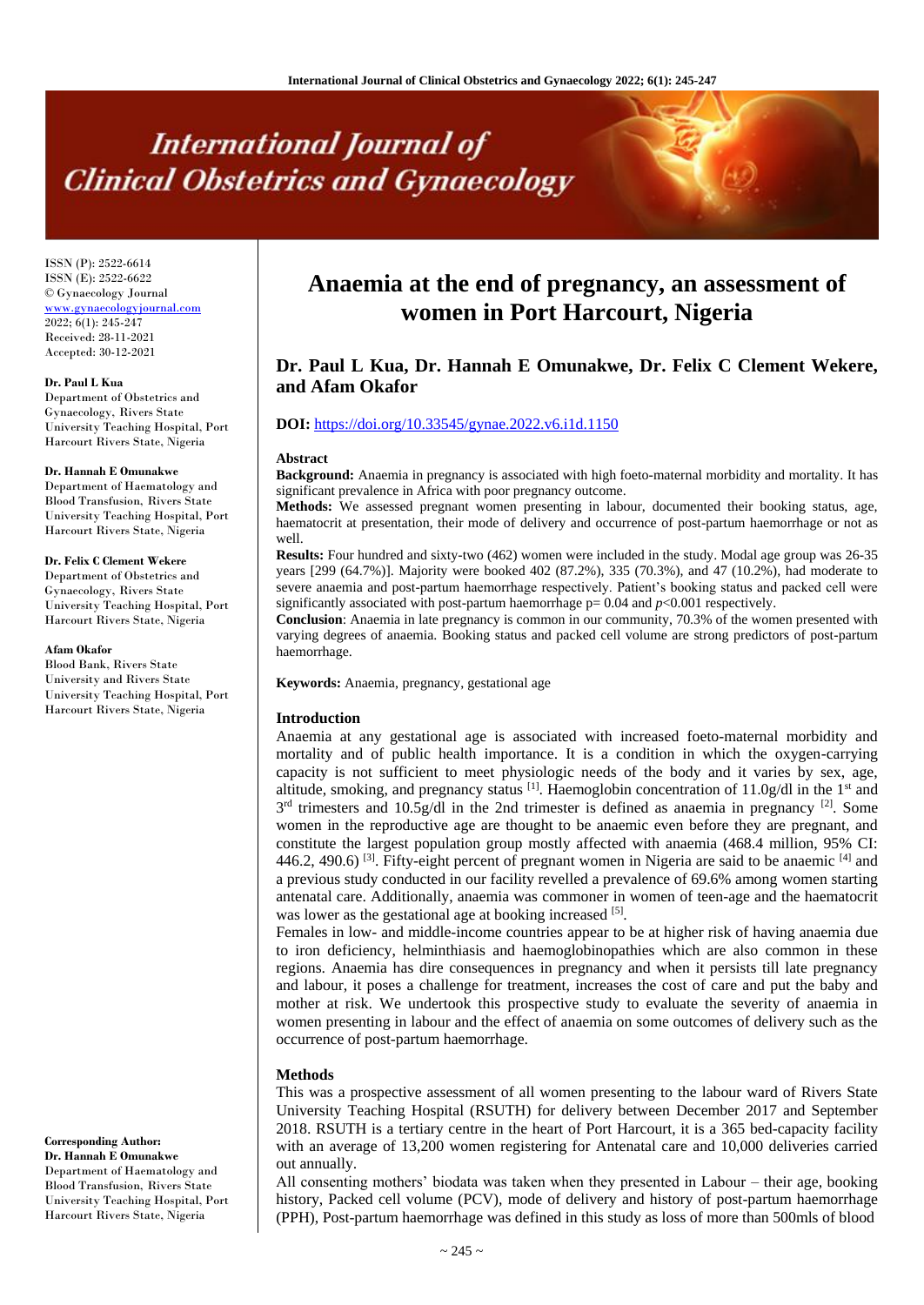during delivery <sup>[6]</sup> or loss of any amount of blood that led to cardiopulmonary decompensation of the mother after delivery. The data were analysed using IBM Statistical Product and Service Solution (SPSS) version 25.0. (Armonk, NY). Categorical variables were presented in frequencies and percentages while continuous variable in mean and standard deviation. A Chi-Squared test was carried out to determine the association between booking status, packed cell volume and development of postpartum haemorrhage. Logistic regression was carried out to determine the predictors of post-partum haemorrhage. P-value of  $\leq 0.05$  was taken as statistically significant level.

#### **Results**

Four hundred and sixty-two women were included in the study. Their mean age was  $31.2 \pm 5.2$  years. The majority of study participants 299 (64.7%) were aged 26-35 years Majority had moderate to severe anaemia 335 (70.3%); were booked and had postpartum haemorrhage 402 (87.2%) and 47 (10.2%) respectively Table 1.

Of the 402 booked parturient, 278 (69.2%) had anaemia while 124 (30.8%) had normal Packed cell volume. Among the unbooked patients, 77.6% had anaemia (Table 2). There was a statistically significant association between the booking status of the patients and occurrence of anaemia ( $\chi^2$ =14.3 p=0.001).

Table 3, shows the occurrence of post-partum haemorrhage by booking status. Of 400 booked patients, 8.2% developed PPH while 14 (23.3%) of unbooked patients developed post-partum haemorrhage. There was a statistically significant association between patients booking status and development of post-partum haemorrhage *p*<0.001.

From Table 4, 57.6% and 6.2% of severely and moderately anaemic patients developed post-partum haemorrhage during delivery respectively. the association between PCV category and development of post-partum haemorrhage was statistically significant  $p<0.001$  (Table 4).

A significantly higher proportion of study participants who were unbooked presented with severe anaemia ( $\chi^2$  =14.3; p=0.001), Table 2. A significantly higher proportion of un-booked study participants also developed PPH ( $\chi^2$  =13.9; *p*<0.001), Table 3. The highest proportion of persons to who developed post-partum haemorrhage was found in persons with severe anaemia. This difference was significant. ( $\chi^2$ =87.1; *p*<0.001), Table 4.

Amongst the study participants, packed cell volume was found to be the strongest determinant of post-partum haemorrhage. The adjusted regression analysis revealed that for every unit increase in PCV of study participants, there was a 16% decrease in the probability of occurrence of PPH and was statistically

significant  $(p<0.001)$ . Booking status was associated with postpartum haemorrhage, adjusted odds ratio (aOR) =2.32, 95%CI 1.06-5.09. This association was statistically significant, *p*<0.001, (Table 5).

**Table 1:** Social and Obstetric Characteristics of study participants

|                                | <b>Frequency</b> | Percentage $(\% )$ |
|--------------------------------|------------------|--------------------|
| Age Category (n=462)           |                  |                    |
| $15 - 25$                      | 70               | 15.2               |
| 26-35                          | 299              | 64.7               |
| 36-47                          | 93               | 20.1               |
| Mean Age (SD)                  | 31.2(5.2)        |                    |
| PCV Category (n=462)           |                  |                    |
| Severe anaemia                 | 33               | 7.1                |
| Moderate anaemia               | 292              | 63.2               |
| normal PCV                     | 137              | 29.7               |
| Mean PCV (SD)                  | 33(4.9)          |                    |
| Vaginal Delivery (n=462)       |                  |                    |
| No                             | 2                | 0.4                |
| Yes                            | 460              | 99.6               |
| <b>Booked Delivery (n=460)</b> |                  |                    |
| No                             | 58               | 12.6               |
| Yes                            | 402              | 87.4               |
| Developed PPH (n=460)          |                  |                    |
| No                             | 413              | 89.8               |
| Yes                            | 47               | 10.2               |

**Table 2:** Prevalence of Anaemia by booking status of study participants

| <b>Booked</b>   | <b>PCV Category</b> |            |                      |                         |  |
|-----------------|---------------------|------------|----------------------|-------------------------|--|
| <b>Delivery</b> | severe              | moderate   | normal<br><b>PCV</b> | Chi-square<br>(p-value) |  |
| No              | 11(33.3)            | 34(11.7)   | 13 (9.5)             |                         |  |
| Yes             | 22(66.7)            | 256 (88.3) | 124(90.5)            | 14.3(0.001)             |  |

**Table 3:** Prevalence of occurrence of Post-Partum Haemorrhage (PPH) by booking status

| <b>Booked Delivery</b> | <b>Developed PPH</b> |           | Chi-square           |  |
|------------------------|----------------------|-----------|----------------------|--|
|                        | No                   | Yes       | (p-value)            |  |
| No                     | 44 (10.7)            | 14 (29.8) | $13.9 \approx 0.001$ |  |
| Yes                    | 367 (89.3)           | 33 (70.2) |                      |  |

**Table 4:** Prevalence of occurrence of Post-Partum Haemorrhage by anaemia status

| <b>PCV Category</b> | <b>Developed PPH</b> |           | Chi-square           |  |
|---------------------|----------------------|-----------|----------------------|--|
|                     | No                   | Yes       | (p-value)            |  |
| Severe anaemia      | 14 (3.4)             | 19(40.4)  |                      |  |
| Moderate anaemia    | 273(66.1)            | 18 (38.3) | $87.1 \approx 0.001$ |  |
| Normal PCV          | 126(30.5)            | 10(21.3)  |                      |  |

**Table 5:** Logistic Regression Analysis for Predictors of Post-partum haemorrhage among study participants

| <b>Variable</b>       | Crude O.R $(95\% \text{ C}.\text{I})$ | p-value      | Adjusted O.R $(95\% \text{ C.I})$ | p-value |
|-----------------------|---------------------------------------|--------------|-----------------------------------|---------|
| Age                   | $1.01(0.95-1.07)$                     | 0.67         | $1.02(0.96-1.08)$                 | 0.61    |
| <b>Booking Status</b> | $3.54(1.76 - 7.12)$                   | < 0.001      | $2.32(1.06 - 5.09)$               | 0.04    |
| <b>PCV</b>            | $0.83(0.78-0.88)$                     | $<\!\!0.001$ | $0.84(0.79-0.89)$                 | < 0.001 |

#### **Discussion**

It is advocated that the prevention and management of anaemia during pregnancy and post-partum should remain a global public health and research priority <sup>[7]</sup>. Anaemia in pregnancy is a serious public health concern in our community as well, it is common for women to go through pregnancy without antenatal care by trained personnel and then present in labour with anaemia of varying grades. Many factors contribute to anaemia

in pregnancy such as low socio-economic status, malaria endemicity, helminths infestation, HIV infection, a significant prevalence of the sickle cell gene, the normal haematologic changes in pregnancy amongst others. Anaemia in pregnancy carries a risk for anaemic heart failure, intrauterine growth restriction, preterm labour, puerperal sepsis, uterine subinvolution and lactation failure [8].